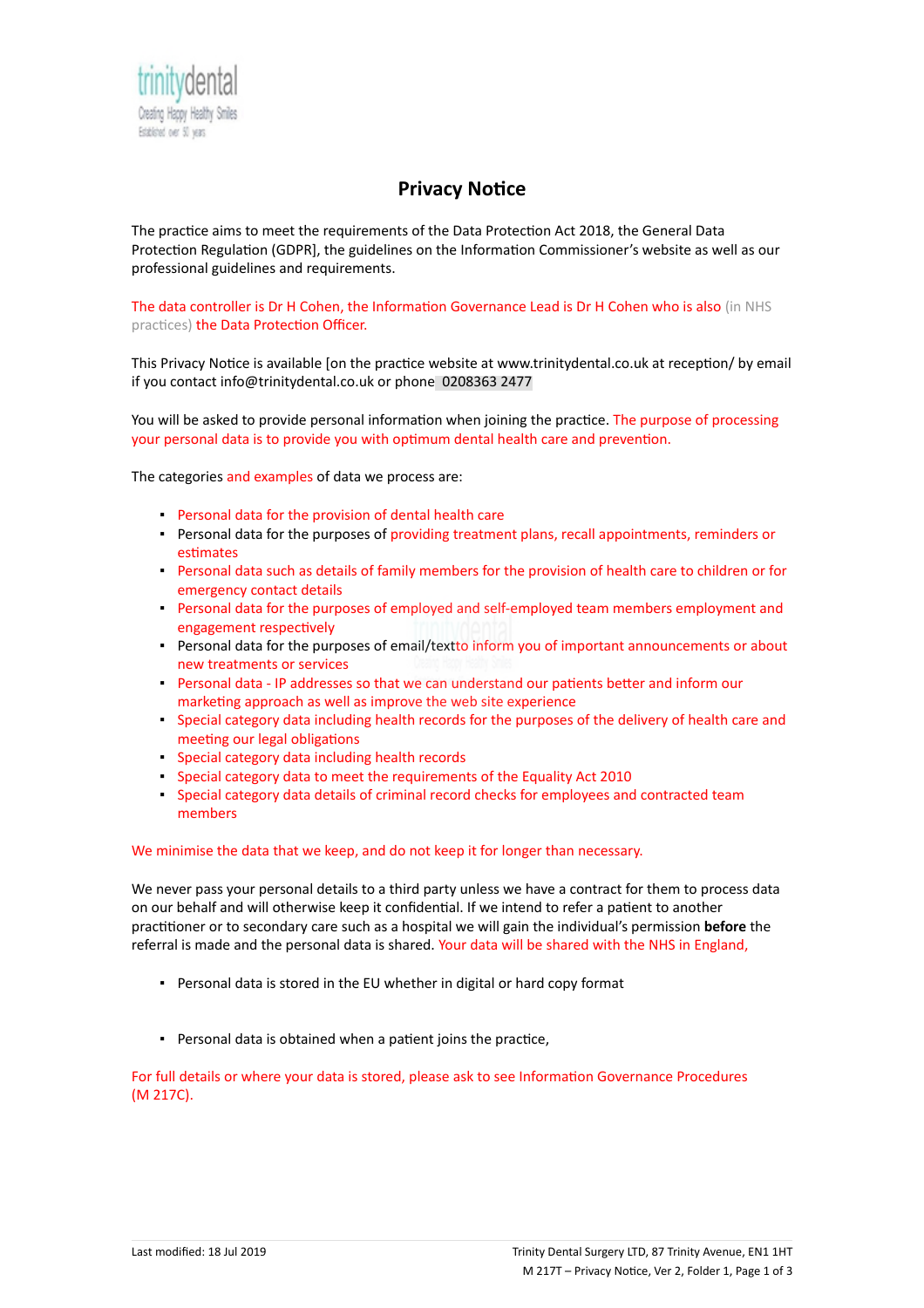

We have established the following lawful bases for processing your data:

Our lawful bases for processing personal data:

- The legitimate interests of the dental practice
- Processing is necessary for the performance of a contract with the data subject or to take steps to enter into a contract
- Consent of the data subject
- To comply with our legal obligations

Our lawful bases for processing special category data:

- Processing is necessary for health care purposes
- **Processing necessary for identifying or keeping under review the existence or absence of equality** of opportunity or treatment between groups of people with the view to enabling such equality to be promoted or maintained
- We obtain consent of the data subject to process criminal record check

The reasons we process the data include:

- To maintain your contemporaneous clinical records
- To provide you with dental treatment, prevention and oral health advice
- To carry out financial transactions with you
- To manage your NHS dental care treatment]
- To send your personal data to the General Dental Council or other authority as required by law
- To communicate with you as and when required including appointment reminders, treatment plans, estimates and other communications about your treatment or the practice
- To communicate with your next of kin in an emergency
- **.** If a parent or carer to communicate with you about the person you parent or care for
- To refer you to other dentists or doctors and health professionals as required
- To obtain criminal record disclosures for team members
- For debt recovery
- To continually improve the care and service you receive from us

The personal data we process includes:

Your name, address, gender, date of birth, NHS number, medical history, dental history, family medical history, family contact details, marital status financial details for processing payment, your doctor's details and details of treatment at the practice. We may process more sensitive special category data including ethnicity, race, religion, or sexual orientation so that we can meet our obligations under the Equality Act 2010, or for example to modify treatment to suit your religion and to meet NHS or HSC obligations.

The retention period for special data in patient records is a minimum of 10 years and may be longer for complex records or to meet our legal requirements. The retention period for staff records is 6 years. The retention periods for other personal data is 2 years after it was last processed. Details of retention periods are available in the Record Retention (M 215) procedure available from the practice.

We obtain your personal details when you enquire about our care and service, when you join the practice, when you subscribe to our newsletter or register online, when you complete a registration or medical history form and when another practitioner refers you for treatment at our practice. Occasionally patients are referred to us from other official sources such as NHS clinics or hospitals.